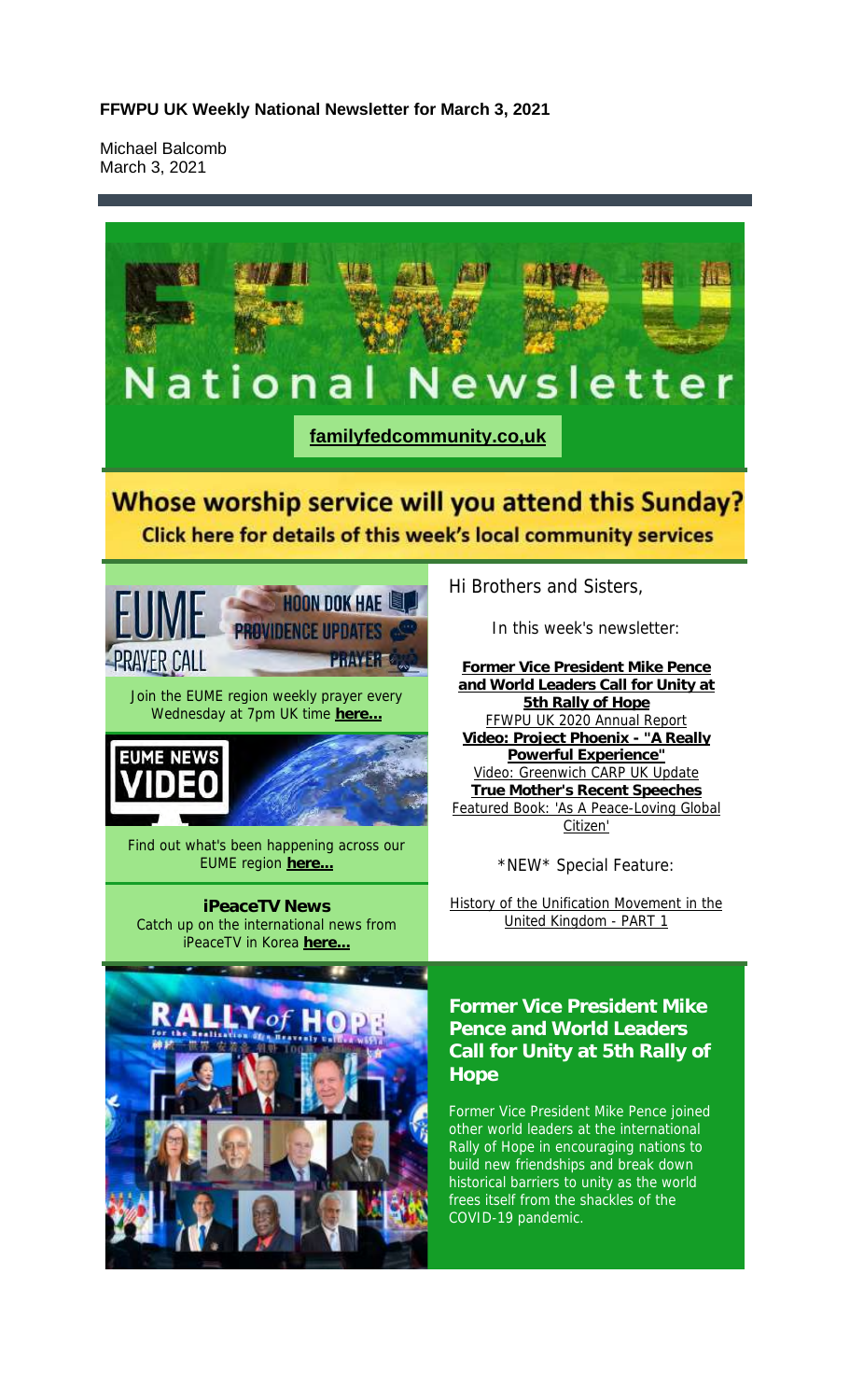#### **View More**

#### **FFWPU UK 2020 Annual Report**

We are very excited to announce that the FFWPU UK 2020 Annual Report will be arriving on your doorstep within the next few days!

If you haven't received your copy of the report by 15th March or would like to request additional copies, please send an email to: comms@ ffwpu, org, uk

**View More**



**AN HEAVENLY PARENT'S HOLY COMMUNITY** πп РU **ED KINGDON REPORT** 

#### **Video: Project Phoenix - "A Really Powerful Experience"**

Project Phoenix is a grass-roots initiative that is based on Unificationism, with a particular focus on intergenerational collaboration and dialogue.

During last Sunday's national online service, two of the participants of the recent UK weekend event shared openly about what they gained from taking part, and encouraged others to join next time.

**View More**

#### **Video: Greenwich CARP UK Update**

From outreach projects to joining the Japanese WakuWaku seminar, find out what Greenwich CARP has been up to over the past few weeks in this fantastic video update put together by Chris Bennett!



**Watch Here**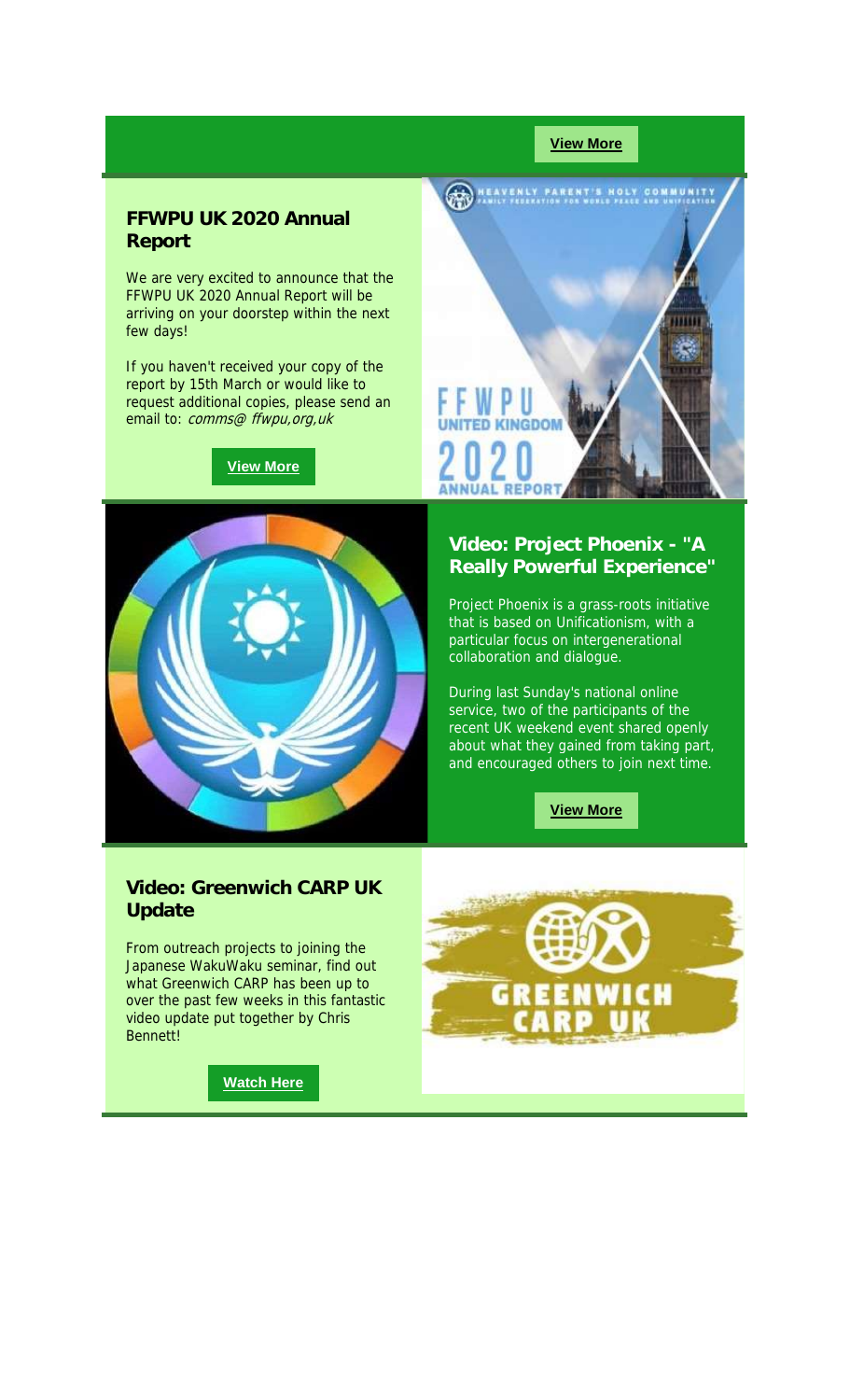

#### **True Mother's Recent Speeches**

"This is the time to see the fulfillment of the providence. Hence, you must know of the truth – you need to know Heavenly Parent's dream and humanity's hope."

Catch up on True Mother's message from the celebration of True Parents' birthday and 8th anniversary of Foundation Day.

**View More**

# **Peace-Loving Global Citizen'**

Part 5 Chapter 5 - read by Henry Masters:

**"The Peaceful Family is the Building Block of Heaven"**

The audiobook is now available for streaming through Spotify, Apple Podcasts and Google Podcasts, as read by the late Henry Masters.

**Listen Now**



### Cheon Il Guk Calendar & Diary 2021 – click here to order now  $\mathbb G$

## **| History of the UK Movement |**

**9-part series reproduced from "Footprints of True Parents' Providence Volume 2 - Europe Region"**

#### **PART 1: The History of the Unification Movement in the UK**

"The History Of The Unification Church In The United Kingdom" document is part of a larger book that details the entire history of the Unification Movement in Europe. Originally presented to True Mother as a gift, it is now being made available to our wider membership.

The whole UK portion of the document, which consists of over 80 pages, will be released in the national newsletter on a weekly basis. It will cover the history of our movement from 1965, all the way through to 2014.

An updated historic record is currently in the works, to account for all the years since 2014. For those who wish to get involved, please send in testimonies to David Franklin: dmmefranklin@ gmail,com

David Franklin joined us for a short video interview recently, where he shared about his experience gathering information for this project and the importance of recording our history.